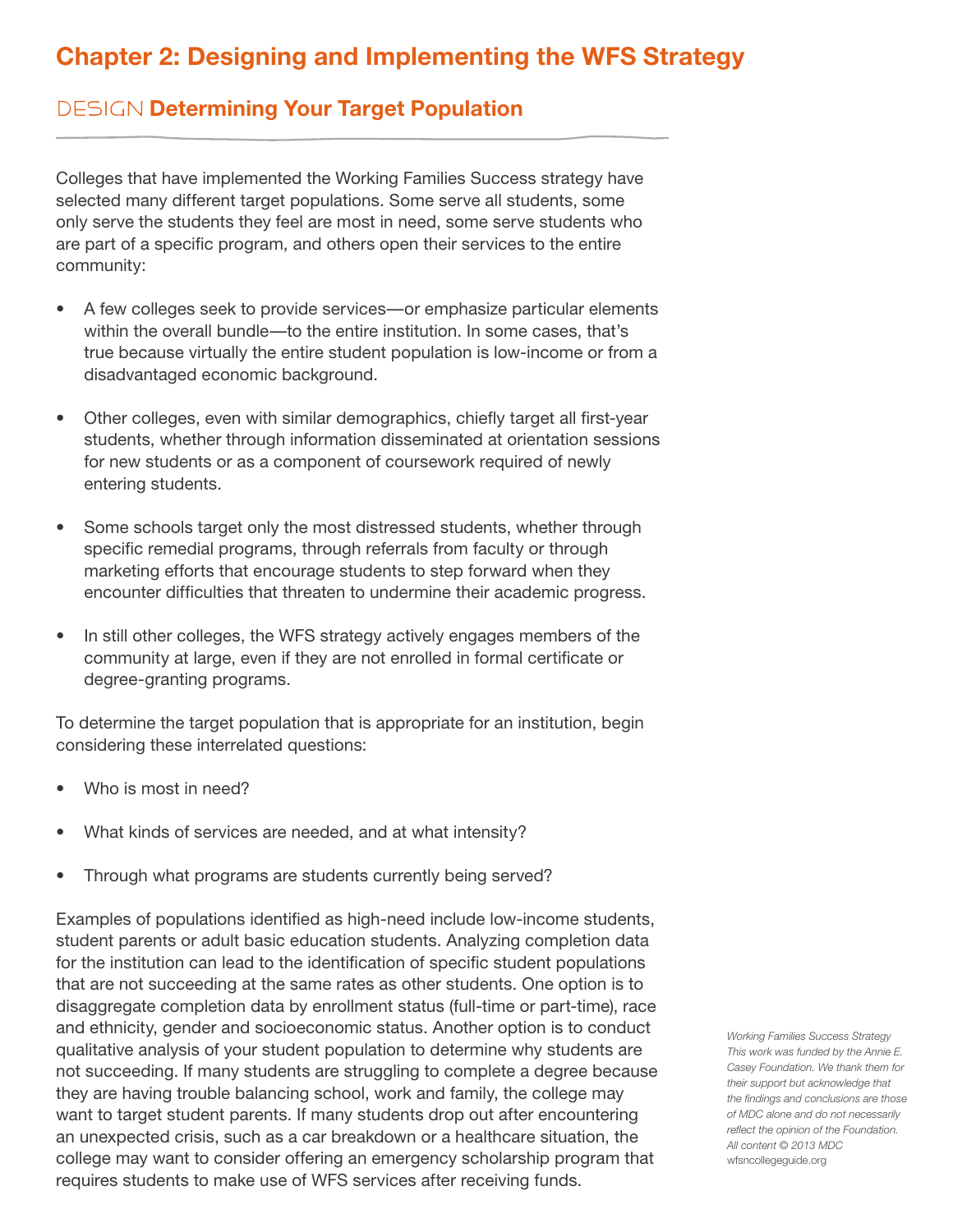In terms of the types of services offered, WFS approaches typically offer three levels:

- **• Low-touch services** are those services that require less staff time and provide basic information and services to a student, such as financial products. They may reach more students but tend to have less impact than higher touch services.
- **• Medium-touch services** generally require some one-on-one interaction with students though not always multiple sessions. While they may reach fewer students than low-intensity services, the more focused interaction often yields more positive student outcomes than low-touch services.
- **• High-touch services** require a higher level of staff interaction and resources. These services are generally not offered to all students due to resource constraints. Generally, those students able to take advantage of these services have the best outcomes.

Of course, the students most in need of services also may need the highest touch services. Some institutions choose to begin the Working Families Success strategy with students who need lower touch services.

Offering high-touch services usually means an institution will serve a specific or limited population. Providing high-touch services to the entire college or community would require an immense amount of resources. A college can serve a broader population with limited resources by offering low-touch services. These decisions are interrelated and each institution has a different starting point. Most institutions that have implemented the Working Families Success strategy begin with a specific population and broaden access over time. Alternatively, an institution could begin with lower touch services for a broad population and deepen the level and type of services over time.

## Alignment with institutional priorities and existing programs

If a college can serve only a specific or limited population, there are several factors that can help determine which population that should be:

- Is serving a particular population, such as low-income students, best aligned with institutional priorities?
- Are there particular programs or funding sources that can be leveraged? Do they have an identified target population?

If a priority is to provide opportunities for low-income people in the community, then the college may want to target students who are Pell Grant eligible. If a priority is to meet the needs of the local workforce, the college may want to target students in a program that produces graduates for high-demand occupations, such as nursing.

The college may decide to choose its target population based on the complex interrelationship of existing, complementary support services. To leverage an existing program's funding and services, the college may need to select its